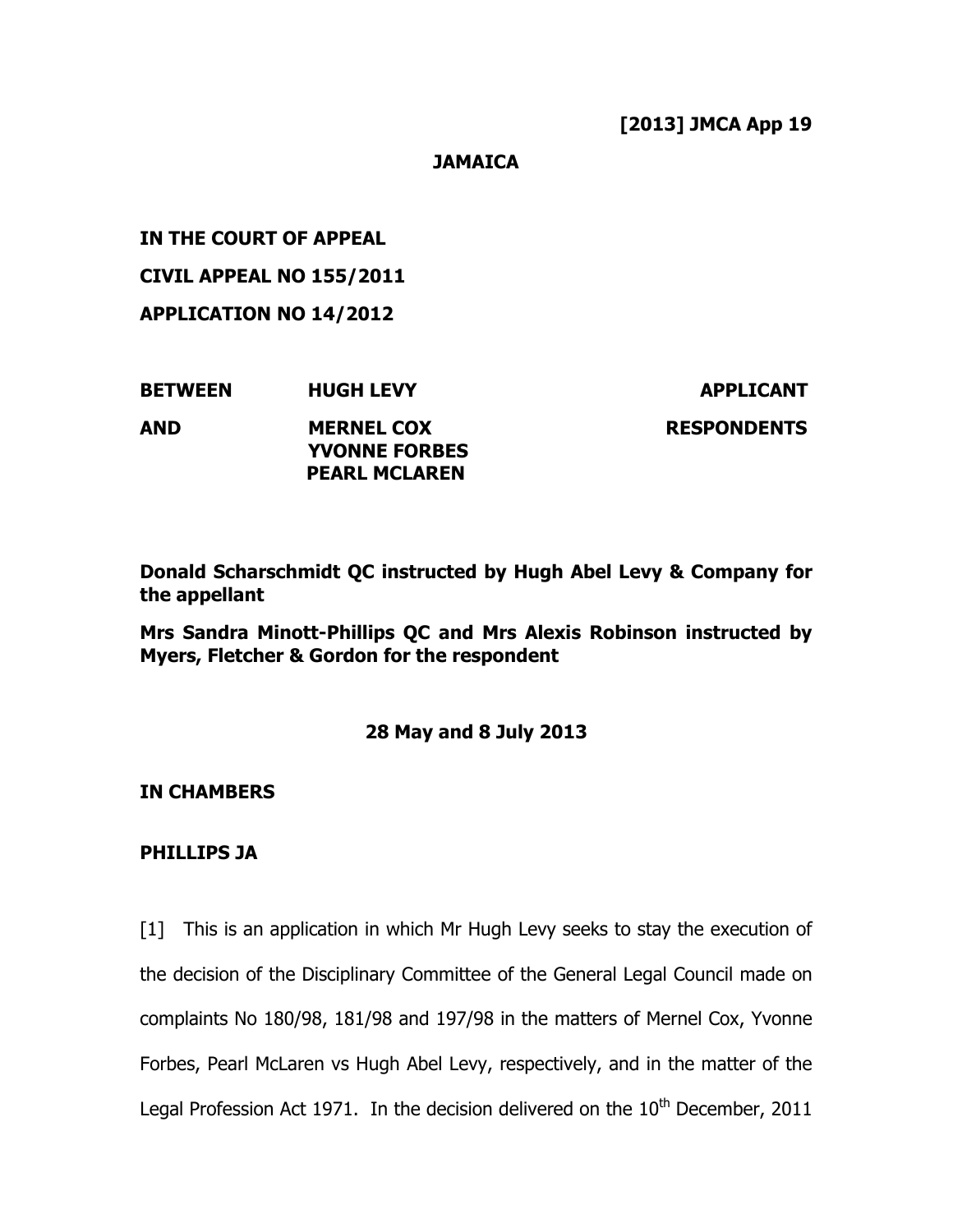the committee unanimously ordered that:

"Pursuant to section 12(4) of the Legal Profession Act

- (a) The Attorney Mr Hugh Abel Levy is to pay a fine of Four Hundred thousand Dollars (\$400,000.00)
- (b) The Attorney Mr Hugh Abel Levy is also to pay costs of FOUR HUNDRED THOUSAND DOLLARS (\$400,000.00) of which Two Hundred and Fifty Thousand Dollars (\$250,000.00) is to be paid to the Complainants and One Hundred and Fifty Thousand Dollars (\$150,000.00) is to be paid to the General Legal Council
- (c) The Attorney Mr Hugh Abel Levy is also to pay to the Complainants the sum of One Hundred and Forty-Four Thousand, Five Hundred and Twenty-Nine Dollars and Eightysix cents (\$144,529.86) held on deposit for them as at the  $29<sup>th</sup>$ October 2012 and interest thereon to 31<sup>st</sup> December 2011."

[2] The application emanates from an appeal filed by Mr Hugh Levy ("the Appellant") which states that it is against Mernel Cox, Yvonne Forbes and Pearl McLaren (the complainants in the matter before the Disciplinary Committee (DC) of the General Legal Council (GLC)). The appeal is however against the decision of the DC and the parties should endeavour to have the notice of appeal regularized.

[3] The decision of the DC of the GLC meticulously states the facts in issue and the reasoning for their decision and will be summarised briefly in the paragraphs below.

[4] Mr Hugh Levy was retained to prepare the application for Probate of the Will of the deceased, Joseph Phillips. The deceased left the premises located at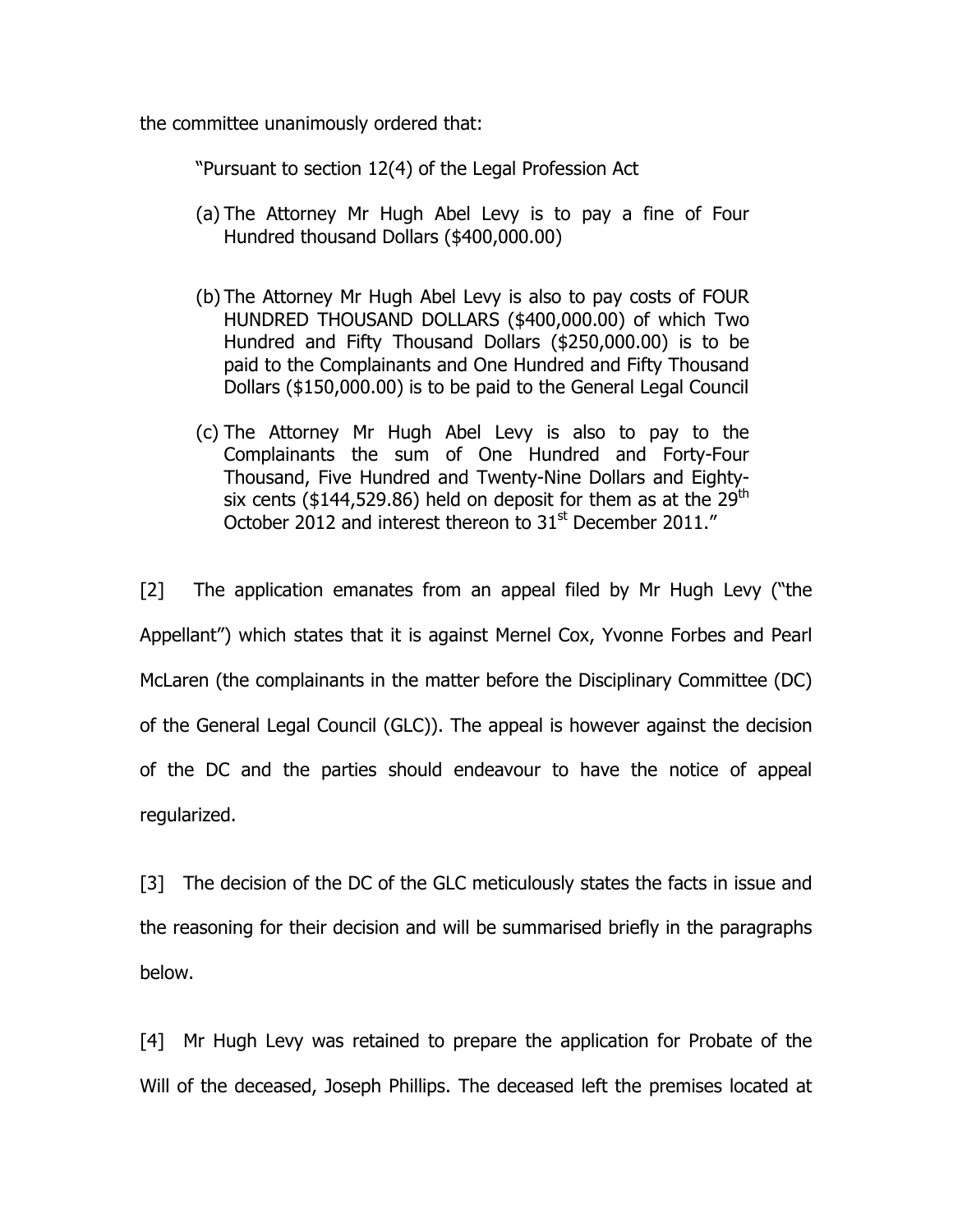277 Spanish Town Road to his daughters, Pearl McLaren, Yvonne Forbes and Mernel Cox (the complainants), who then decided to sell the premises and retained Mr Levy for that purpose. A tenant of the premises Josephine Reece expressed an interest in purchasing the property and in 1984 or 1985 Mr Levy prepared an agreement for sale that contained a provision making time of the essence. The agreement and transfer were executed by the complainants and returned to Mr Levy. However, Mr Levy for whatever reason did not stamp the agreement and the transaction came to a standstill. He made no distinct effort to move the matter forward. The purchasers' attorneys Messrs Orville Cox & Company wrote to Mr Levy requesting a closing statement, however he did not comply with this request. The complainants showed no interest in the progress of the sale, as they made no effort to contact Mr Levy for five years until January 1990. Ms Yvonne McGregor, the daughter of Ms McLaren, visited Jamaica and her mother indicated to her that she should check on the sale; it was at that point that Mr Levy renewed his efforts to make progress on the transaction.

[5] Mr Levy then contacted the purchaser to enquire if she was still interested in the sale and she indicated that she was so interested. He then proceeded to abandon the old agreement, which was late for stamping, and then drafted a new sale agreement without obtaining the permission of the complainants. He had the purchasers sign it and without obtaining the authority of the vendors he signed it on their behalf, and dated it 10 February 1990 and subsequently completed the sale. Mr Levy made no attempt to pay the purchase money to the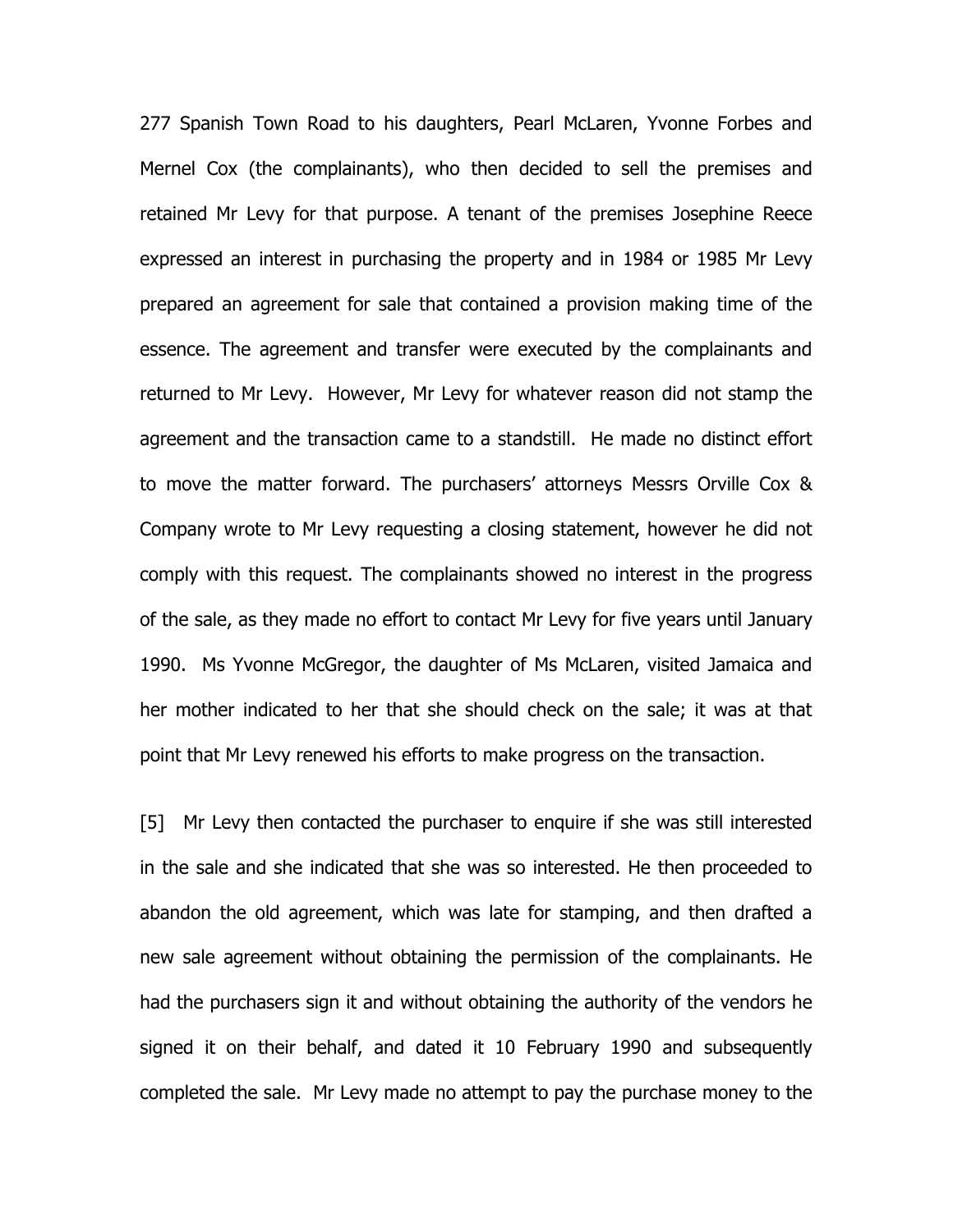complainants. On 29 May 1990 the applicant sent a closing statement to Ms McLaren who wrote him a letter in response with "points needing clarification" and he failed to give a proper response to the letter. After making some unsuccessful efforts to get effective legal representation the Complainants eventually laid a complaint against Mr Levy in 1997.

[6] The DC found that Mr Levy's conduct amounted to professional negligence. They found that this oversight or failure by Mr Levy to act for a period of approximately five years was a breach of Canon IV(s) of the Legal Profession (Canons of Professional Ethics) Rules which states that:

> "in the performance of his duties an Attorney shall not act with inexcusable or deplorable negligence or neglect."

It also amounts to a breach of Canon IV (r) which reads as follows:

"An Attorney shall deal with his client's business with all due expedition and shall whenever reasonably so required by the client provide him with all information as to the progress of the client's business with due expedition."

The committee found that Mr Levy had demonstrably failed to deal with his clients' business with all due expedition and failed to provide them with all information as to progress of their business with due expedition.

The DC stated that it was his professional responsibility as attorney for the complainants to drive the transaction through its various stages and bring it to a timely conclusion. Further, in taking on himself the authority to prepare and sign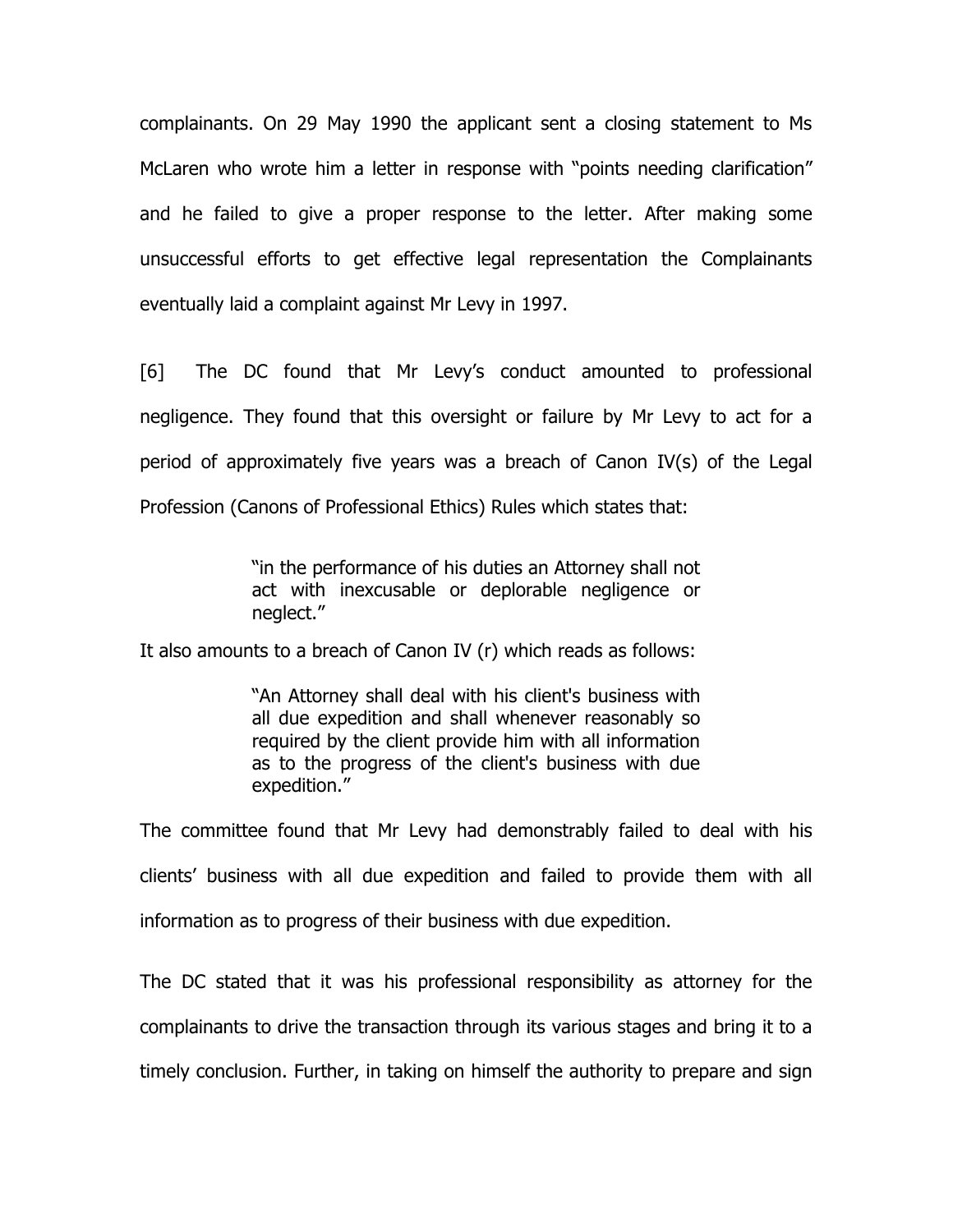a new agreement, which differed in a material respect from the old agreement in that the new agreement did not make time of the essence, and based on his unauthorised signing of the new agreement without notifying the complainants of his intention to do so and obtaining their instructions, his conduct amounted to professional misconduct.

- [7] The DC based their orders upon the following:
	- "1. Mr Levy having decided to prepare a new Agreement for Sale ought to have consulted the Complainants and obtained their instructions particularly as the new Agreement omitted a material term and he was now the only Attorney acting in the transaction. Perhaps time was no longer of the essence when the new agreement was made as the purchaser may have by then paid the balance of the purchase money to Mr. Levy.
	- 2. Given all those circumstances and particularly the 5 to 6 years of inactivity in the transaction, Mr Levy ought to have first consulted the Vendors and make them aware of the present position and get their instructions in relation to the transaction generally and inform them that he was now acting for both parties.
	- 3. We find that having taken it on himself to represent both parties in the later stages of the transaction Mr. Levy's judgment in the matter was impaired as he was no longer able to give his undivided attention to the Vendors' interests and this put him in breach of Canon IV $(k)$ .
	- 4. Mr Levy having completed the transaction in 1990 made no attempt to disburse the purchase money following liberalisation of the Bank of Jamaica regulations buy rather chose to let the money remain in a savings account.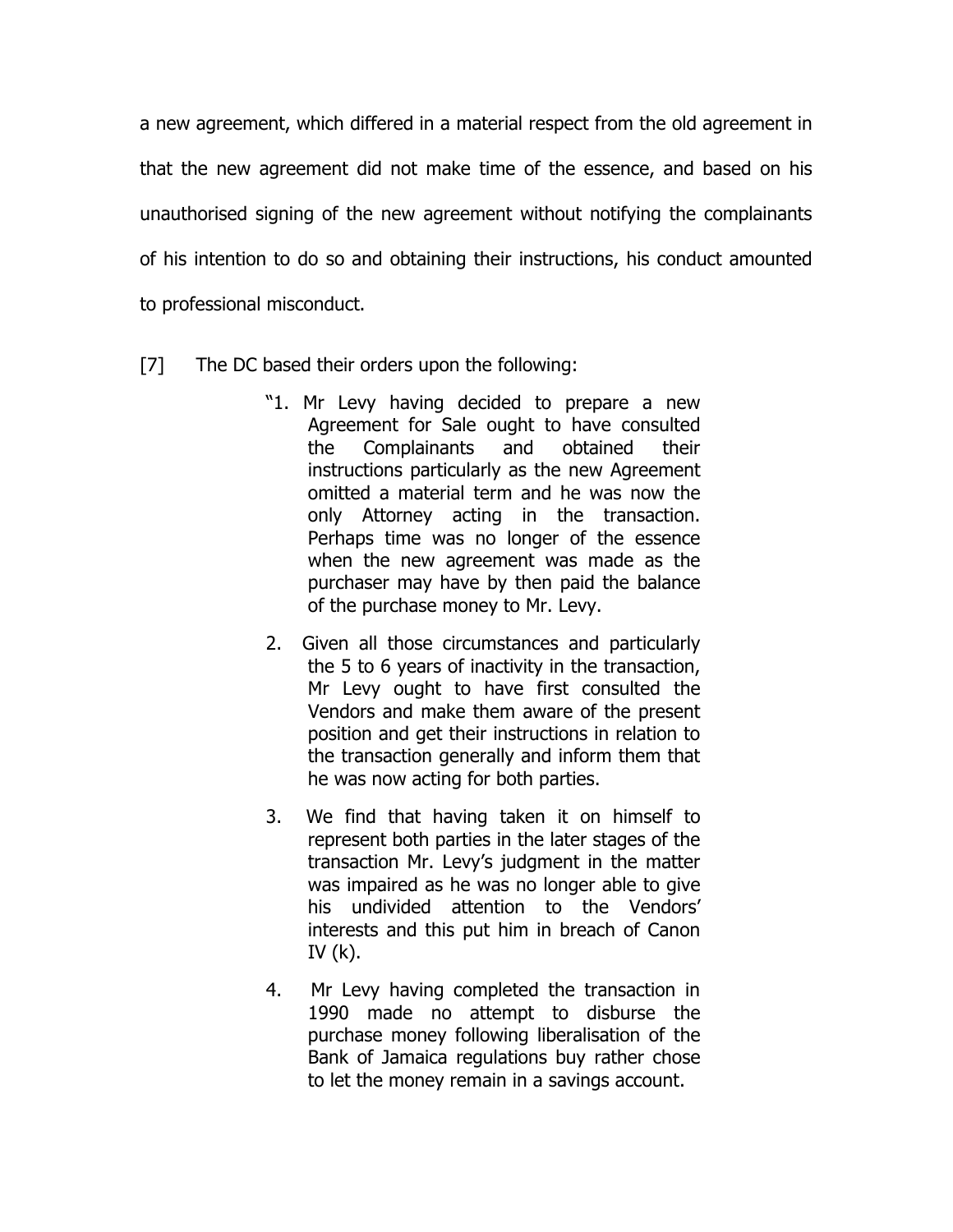- 5. The complainants having not received the purchase money in 1985 have been deprived of its use for not only the period of the initial 5-year delay but also the subsequent ten years to the present time during which the impact of inflation has depleted it value to the complainants that has not been off-set by the interest which has been earned in the Savings account.
- 6. We find that Mr Levy did not act dishonestly in that there is no evidence that he benefitted in any way from the delay the complainants have suffered. There is no evidence he received the balance of the purchase money before 1990. Had he received it then it is unlikely that the Purchaser and her Attorneys would have remained silent and not demanded Title. Furthermore it is not likely the Purchaser would have continued to pay rent had Mr Levy received all of the purchase money. Mr Levy's failure to act was born purely out of neglect or oversight of the matter."
- [8] The amended notice and grounds of appeal were filed on 16 January 2012

and the grounds are as follows:-

- "1. The finding that Mr Levy in taking on himself the authority to prepare and sign a New Agreement for Sale dated  $10<sup>th</sup>$  February, 1990 and one which differed in a material respect from the 1984 Agreement in that it did not make Time of the Essence completely exceeded his authority and to compound matters he then used five (5) year old [sic] Transfer to effect the Transfer pursuant to the 1990 Agreement is contrary to the evidence given in that Time was not of the Essence in the first Agreement as found by the Panel.
- 2. The Appellant was obliged to complete as a Contract had been signed by the Complainants.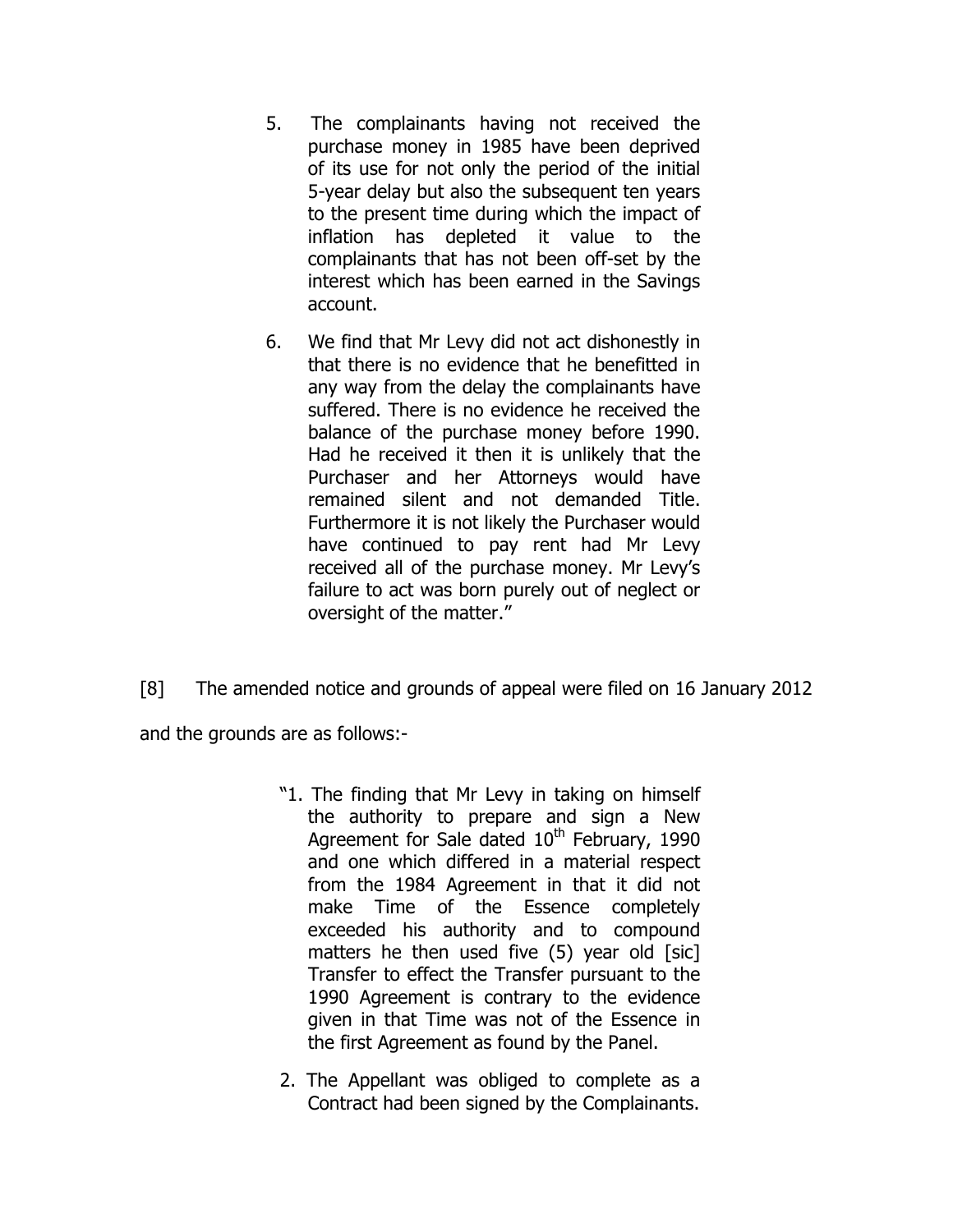- 3. The finding that the Appellant signed a New Contract in 1990 is in conflict with the evidence.
- 4. The failure of the Appellant to communicate with the Complainants between 1984 and 1990 does not amount to negligence as the evidence disclosed that the Complainants were at all times aware that the sale had not been completed as they were collecting rent.
- 5. The finding that the Panel cannot take any account of Mr Levy's opinion that the area around No. 227 Spanish Town Road, was deteriorating and falling in value as he is not a Real Estate Valuer and is therefore not competent to give an opinion in that regard – fails to appreciate that the Doctrine of Judicial Notice would apply.
- 6. The Appellant appeals against the Orders of the Panel in relation to the Costs and Fines ordered to be paid by the Appellants."

# The Application for Stay

[9] Rule 2.11 (1) (b) Court of Appeal Rules 2002 (CAR) permits a single Judge of this court to order a stay of execution of a judgment pending the hearing of an appeal. The rules have not sought to fetter the discretion of the court. The well known case of **Wilson v Church No 2** (1879) 12 CHD 454, is a good starting point with regard to consideration of the principles relevant to a stay of execution pending appeal. In that case, it was held that:

> "When a party is appealing, exercising his undoubted right of appeal, this court ought to see that the appeal, if successful, is not nugatory;..."

The question of whether the appeal could be rendered nugatory is certainly an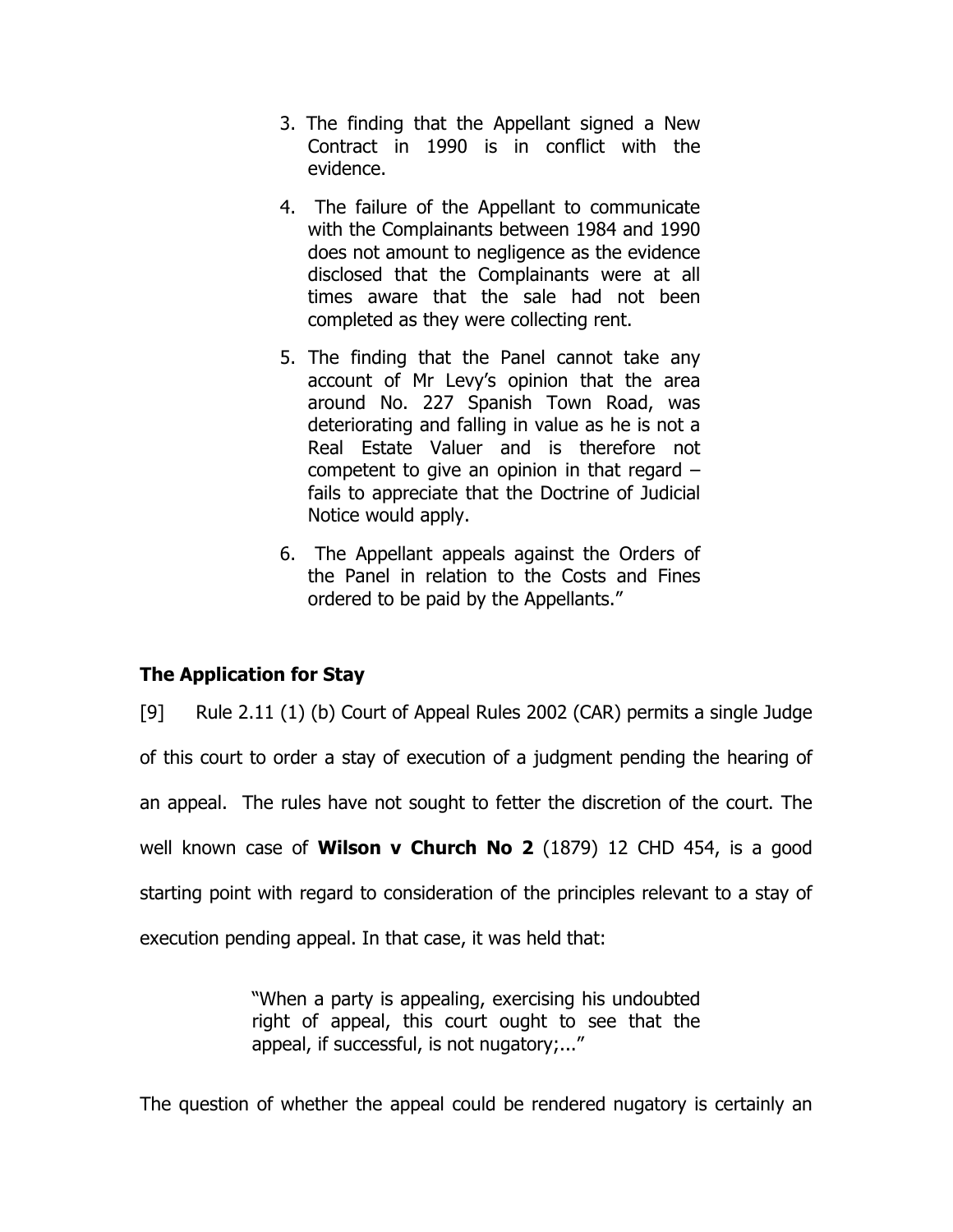important matter for consideration in all applications for stay of execution, particularly when a party is exercising his undoubted right of appeal. In considering whether to grant or refuse a stay, the traditional approach of the courts as established by Linotype-Hell Finance Limited v Baker [1992] 4 All ER 887 was to apply a two-fold test which required that the applicant demonstrate that (i) he had some prospect of succeeding in his appeal and (ii) without the stay he would be ruined. Hammond Suddard Solicitors v Agrichem International International Holding Limited [2001] EWCA Civ 2065 is however instructive. In that case, Clarke LJ proposed the adoption of a balancing exercise within the context of the interests of justice in granting or

refusal of a stay. At paragraph 22 he said:

"Whether the court should exercise its discretion to grant a stay will depend upon all the circumstances of the case, but the essential question is whether there is a risk of injustice to one or other or both parties if it grants or refuses a stay. In particular, if a stay is refused what are the risks of the appeal being stifled? If a stay is granted and the appeal fails, what are the risks that the respondent will be unable to enforce the judgment? On the other hand, if a stay is refused and the appeal succeeds, and the judgment is enforced in the meantime, what are the risks of the appellant being able to recover any monies paid from the respondent?"

[10] In the cases of Reliant Enterprise Communications Limited & Another v Infochannel Limited SCCA No 99/2009 Application Nos 144 & 181/2009 delivered 2 December 2009; Cable and Wireless Jamaica Ltd v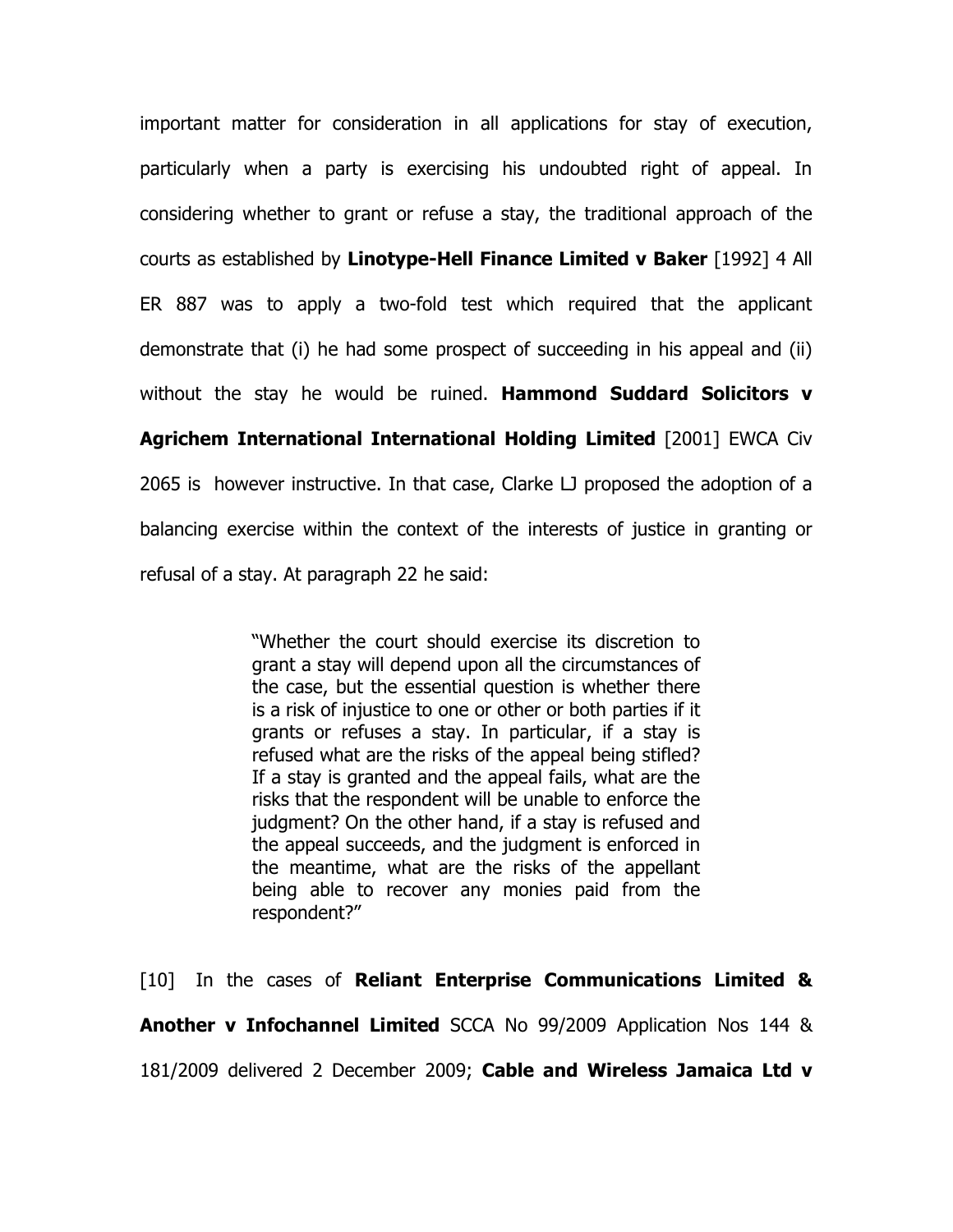**Digicel Jamaica Ltd** SCCA No 148/09 Application No 169/09 delivered 16 December 2009; and Paymaster (Jamaica) Limited v Grace Kennedy Remittance Service Limited and Paul Lowe Application No 103/2010 [2011] JMCA App 1, this court has given approval and support to the proposition that the interests of justice is an essential element in a decision to grant or refuse a stay.

#### The prospect of success

[11] I turn now to consider whether the applicant has presented a good arguable appeal. Six grounds of appeal have been filed. I will consider grounds 1, 2 and 4 together. Mr Levy as reported in the notes of evidence stated that he prepared and signed a new agreement for sale without receiving authorisation from the vendors. Further, he stated that he omitted a material aspect of the old agreement and did not make time of the essence in the new agreement. Mr Levy also asserted before the DC that as the complainants signed the old agreement, he was therefore obliged to complete the sale and that his lack of communication with the complainants for five years did not amount to negligence as the complainants were aware that the sale had not been completed, particularly since they were still collecting rent. In the decision of the DC the case of Midland Bank Trust Company Ltd v Hett Stubbs & Kemp [1979] Ch. 384 was cited for the proposition that among the duties of a solicitor is the obligation to devote to his client's business that reasonable care and skill to be expected from a normally careful and competent practitioner. Among these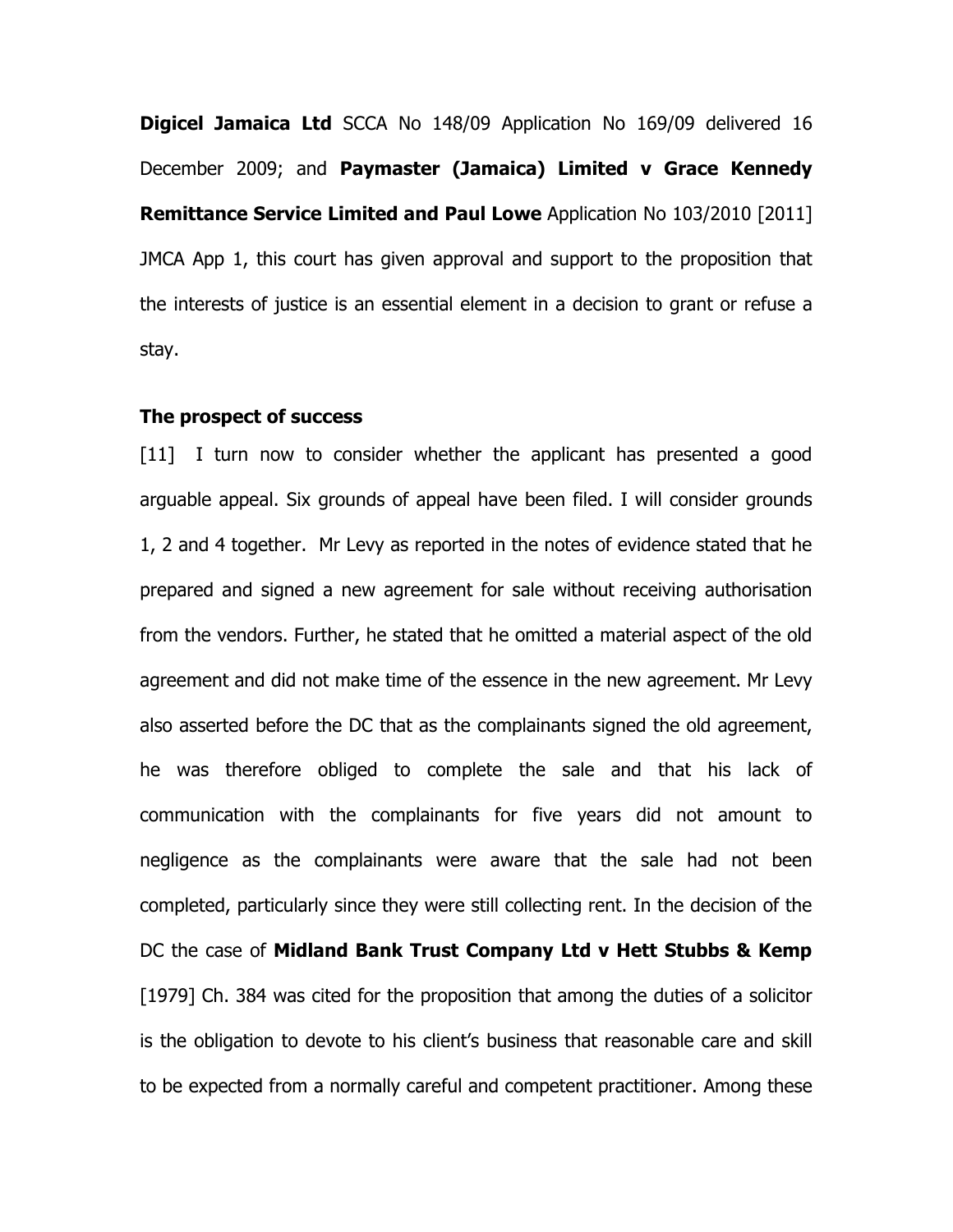duties are: (a) a duty to consult with his client on all questions of doubt which do not fall within the express or implied discretion left to him, and (b) a duty to keep his client informed to such an extent as may be necessary according to the same criteria. Indeed the following quote, was referred to in one of the leading texts on professional negligence, namely Jackson and Powell, 4<sup>th</sup> edition at paragraph 4.119 speaking to the further obligations of the solicitor;

> "A client needs to be informed of material developments in order to decide whether he should give further instructions to the solicitor or modify his existing instructions."

[12] In consideration whether the applicant had the authority to sign the agreement on behalf of his client, the case of **Gavaghan v Edwards** [1961] 2 All ER 477 was referred to in detail by the DC, citing the speech of Danckwerts LJ where he stated:

> "it is no doubt correct (and there are cases in which it was so held) that the mere fact of the relationship of solicitor and client being constituted in regard to a particular purchase does not by implication give a solicitor any authority to make a contract or to sign a memorandum….. But that is not a hard and fast rule which is not capable of alteration on the facts of the case, as it seems to me from the way in which the instructions are given to the solicitor, he may by implication be entitled to sign a memorandum which will bind his client. There are cases where such an authority has been implied from the terms of the particular relationship created on the facts of the case."

Having canvassed several other authorities dealing with the scope of the attorneys' authority in representing a client in conveyancing matters the DC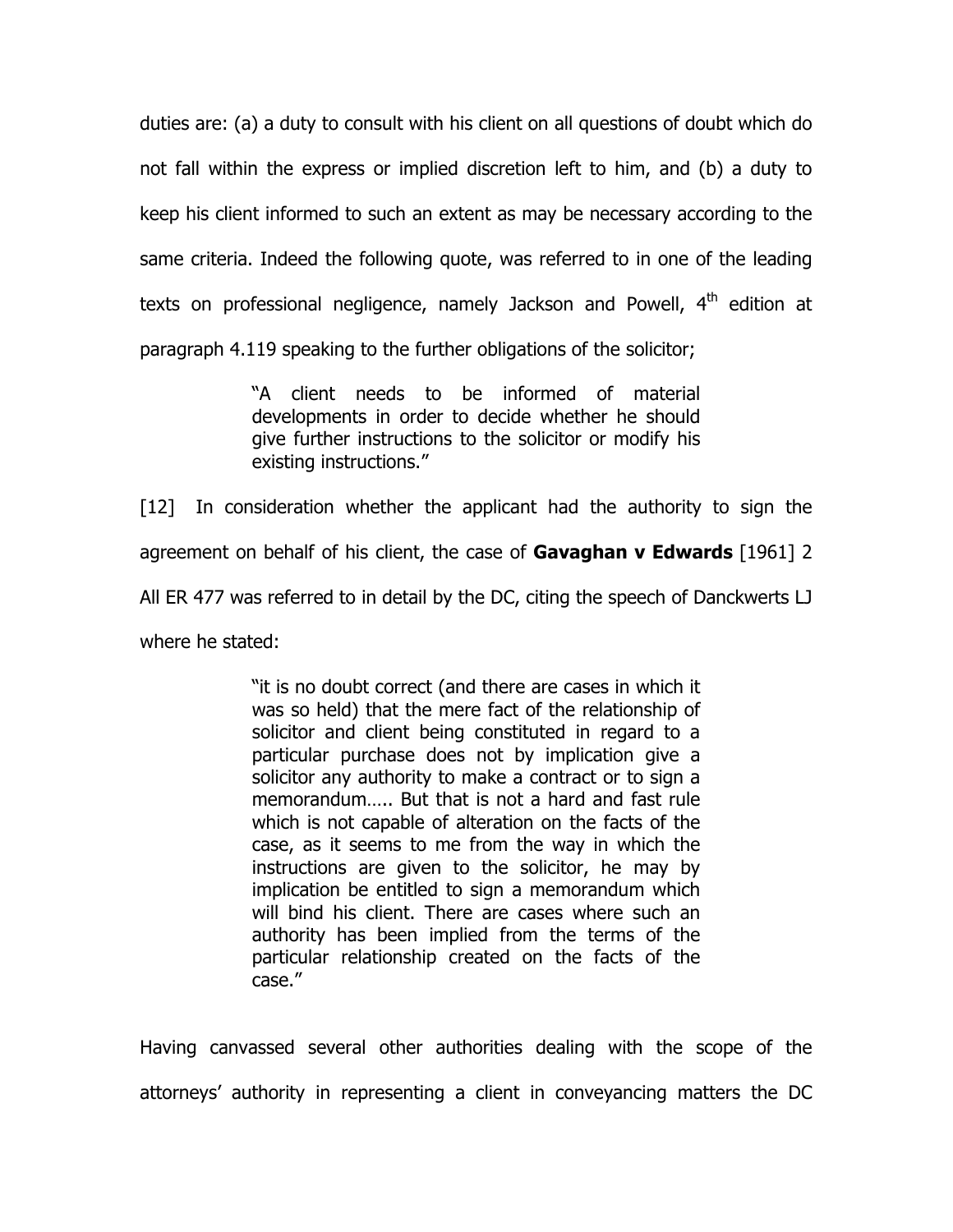concluded that the cases established that signing an agreement for sale as agent for the client was outside the normal role of the attorney. Specific authority should be conferred, and authority for attorneys to act outside the normal role of their profession and to enter into a binding agreement for sale should not be lightly inferred from vague or ambiguous language.

[13] Based on the foregoing authorities, Mr Levy may have a difficulty endeavouring to show that the ruling that he was guilty of professional conduct, can be successfully challenged as he has not put anything before me to show that any authority was given to him by the complainants, to act as he did.

[14] Mr Levy in ground of appeal 1 states that the finding by the DC that time was not of the essence in the old agreement is contrary to what was the actual reality. I have not had sight of the old agreement, as it was not in the bundle of documents, however the new agreement, located on page 6 of the bundle does not bear the time of the essence clause. It would not be a difficult matter to discern whether the old agreement contains the clause which the new agreement does not, which could determine grounds 1, 2 and 4.

[15] In relation to ground of appeal 3, the finding that the applicant had not signed a new contract in 1990 and which was in conflict with the evidence, on page 10 of the notes of evidence, Mr Levy stated that:

> "The first one they signed but the second one I signed because they were all over the place."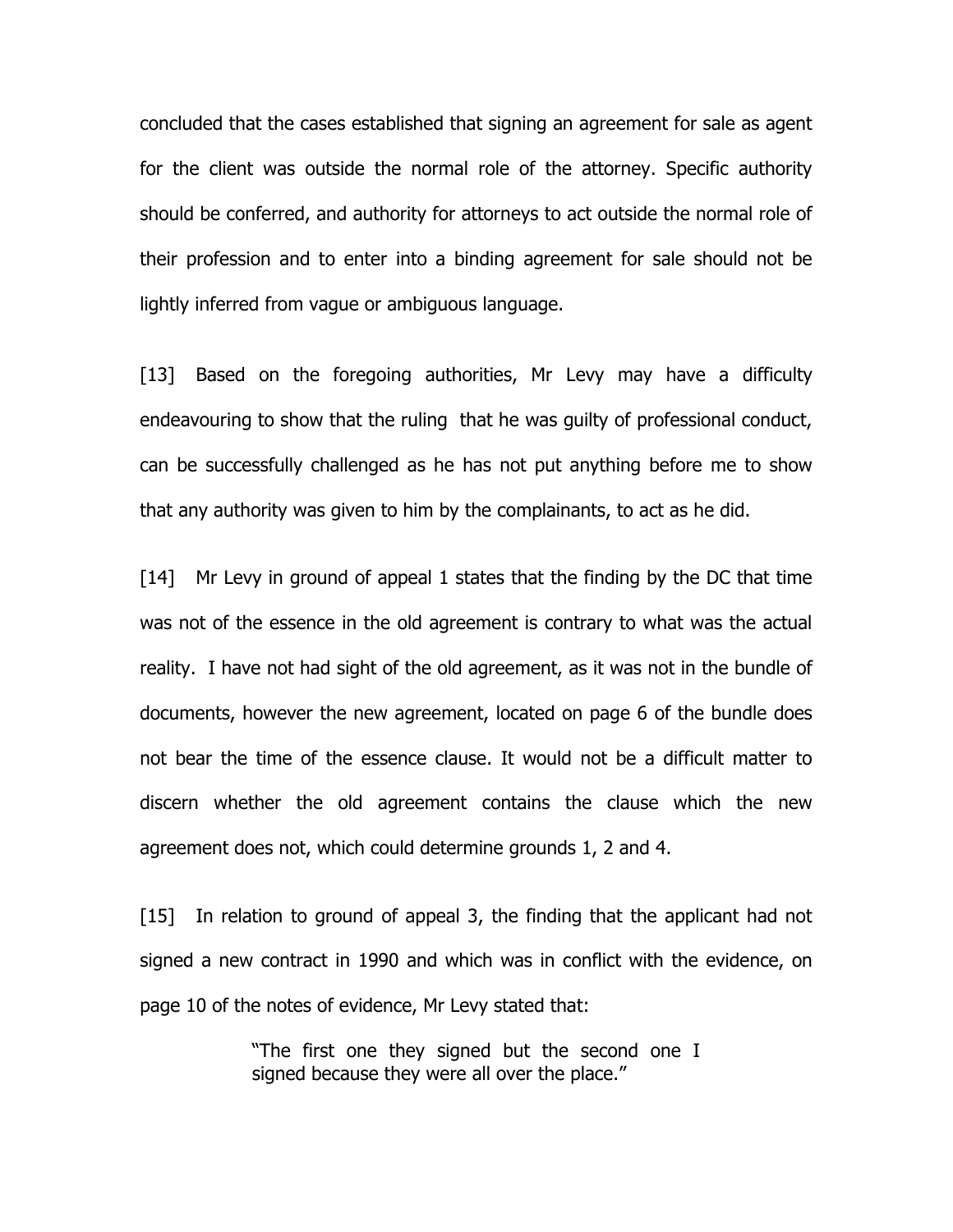The evidence as stated above appears to conflict with ground 3 as expressed.

[16] With regard to ground of appeal 5, the applicant stated that the finding of the DC that it could not take any account of Mr Levy's opinion that the area around no 227 Spanish Town Road, had deteriorated and had fallen in value, failed to appreciate the doctrine of judicial notice. The DC had noted that the Court's approach to judicial notice is stated in a decision of this Court,  $\mathbf R \mathbf v$ 

Armstrong and Smith (1971) 12 JLR 302, in that:

"...the Court will not take judicial notice of a fact which is disputable or controvertible, nor will it take judicial notice of particular as opposed to general facts."

 It does appear that the best way to have obtained the value of the property in 1990 may have been to obtain the services of a real estate valuator. On the face of it, these do not seem to be circumstances in respect of which a court would take judicial notice.

In the light of the foregoing there does not appear to be an arguable appeal.

## Financial Ruin

[17] If one were to consider the second limb of the **Linotype-Hell Finance Limited** test as to whether Mr Levy would be in ruined without a stay, it is necessary to consider the evidence presented by him in his affidavits in support of the application. In his affidavit filed on 27 January 2012, he merely stated the particulars of the complaint of Ms Yvonne McGregor where she alleged that he was in breach of Canon IV(s) and IV (r) of the Professional Ethics Rules, and that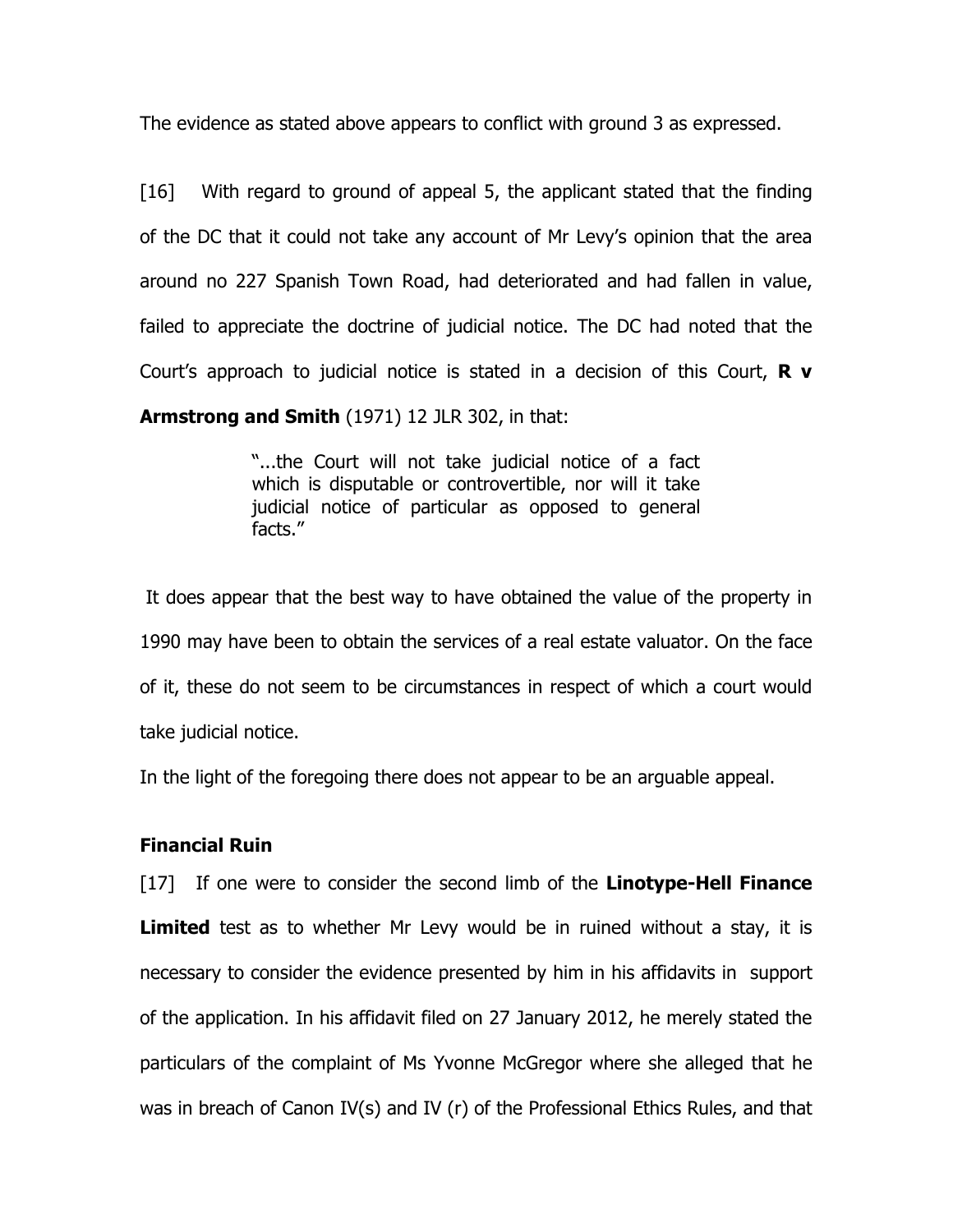he had acted with inexcusable or deplorable negligence in the performance of his duties.

[18] On 13 February 2013 when the application came before Dukharan JA, he ruled that the affidavit in support, filed at that time, did not state the reasons why a stay of execution should be granted until appeal. He indicated that "a more fulsome affidavit is necessary".

[19] In his supplemental affidavit filed on 13 March 2013, the applicant stated that he opened a blocked account with the proceeds in CIBC First Caribbean International Bank, Duke Street Branch and sent each respondent signature cards that would afford them access to the money and effectively denied himself any ability to access the money in that account. He stated that the complainants never signed and returned them as requested with the result that the money remained untouched in the account and the bank then declared it an inactive account and refused to give Mr Levy information concerning the account.

[20] In the applicant's further supplemental affidavit filed on 24 May 2013, he stated that the verdict of the DC was manifestly inconsistent with the evidence and excessive in the circumstances as at no material time did he convert the purchase money to his own use and once the balance of purchase money was paid it was immediately deposited into an interest bearing account for the use of the three complainants who lived outside the island of Jamaica. He also stated that they live in diverse parts of the world and they are subject to changing their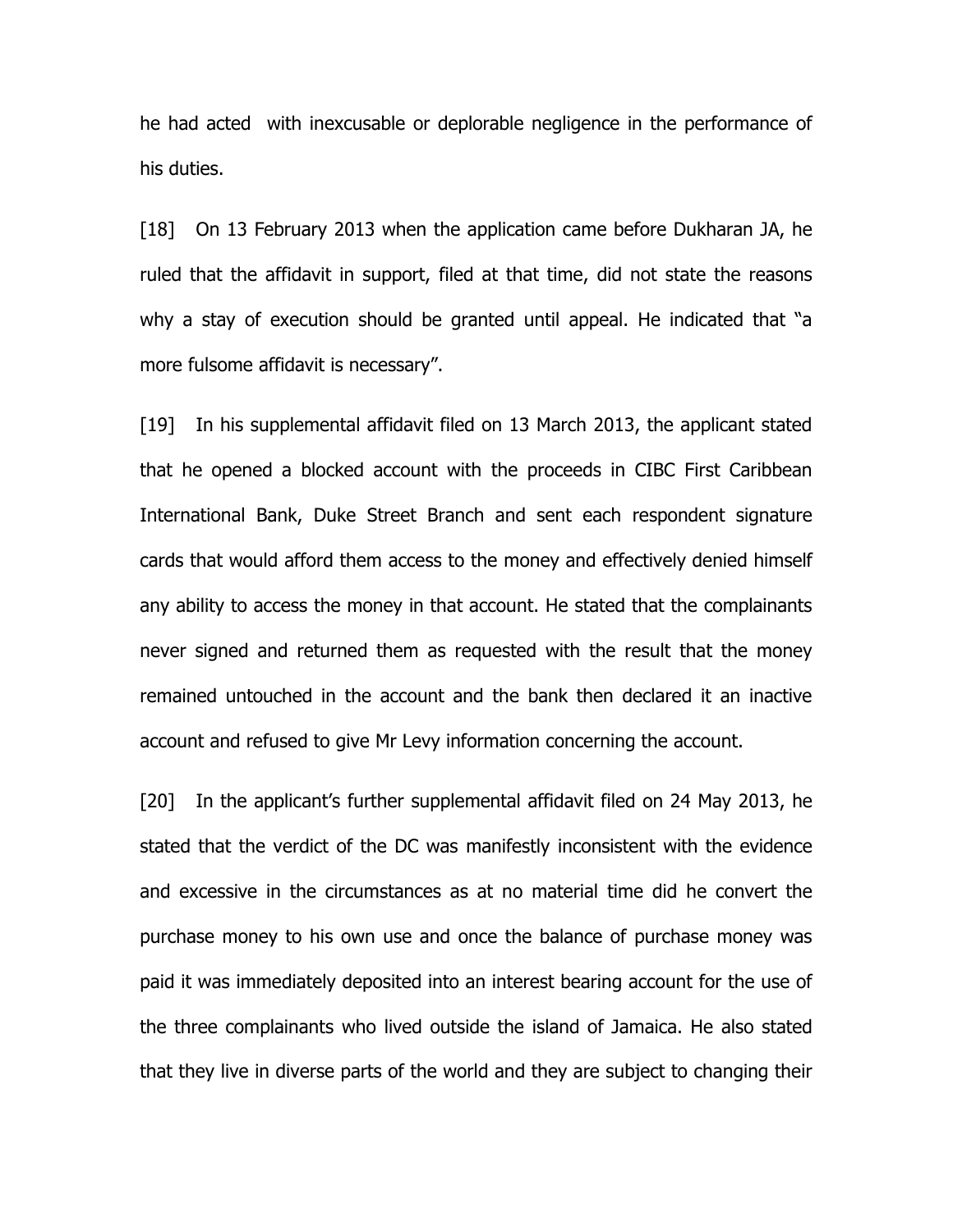addresses without notifying the applicant and that therefore it would prove difficult to retrieve the money and he would experience great hardship and find it near impossible to obtain a refund from the complainants in the event of the verdict being reversed.

[21] It is important to note however, that this matter is not one in relation to misappropriation of client's money. The decision by the DC concerned, as stated previously, breach of canons IV(r) and (s) of the Rules, relating to the performance by the attorney in respect of his duties, and providing the client with information about the due progress of his business.

[22] In my opinion, the abovementioned affidavits do not provide any information whatsoever as to whether the applicant would be likely to suffer any financial ruin, or experience any hardship if the stay is not granted. A mere statement by the applicant to that effect is insufficient. Additionally, there is no evidence of any risk of the applicant not being able to recover any amount paid to the GLC, it being a statutory body, whether by way of fine or costs. However, the applicant did express a serious concern that any amounts paid to the complainants in costs before the appeal was heard, who are scattered all around the globe may be difficult to recover if the applicant were to be successful on appeal. Mrs Sandra Minott-Phillips, QC on behalf of the GLC submitted that the funds payable in the judgment of the DC to the complainants could be paid to the GLC, which could hold the money in an escrow account on behalf of the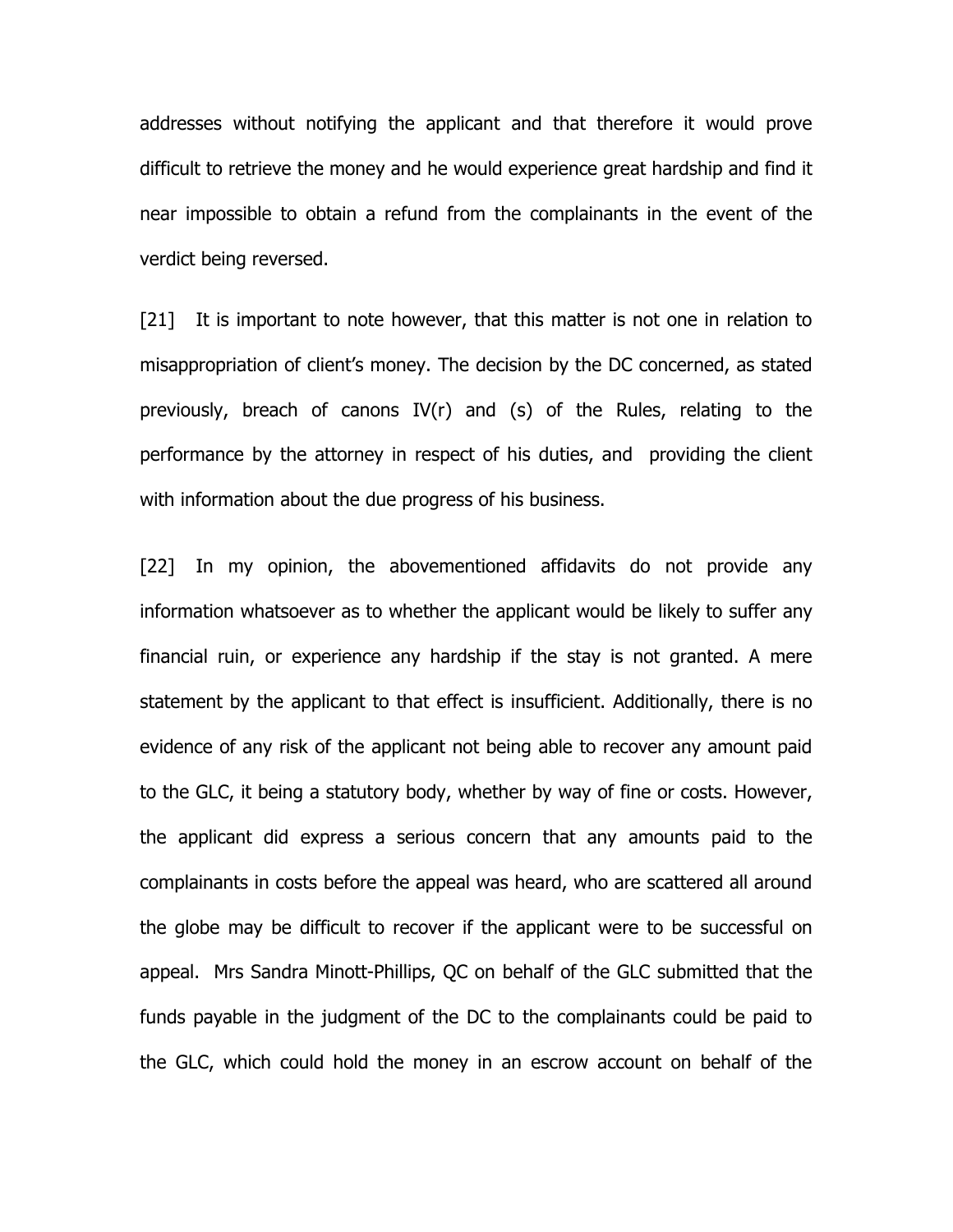complainants, until the determination of the appeal. In Wilson v Church, referred to earlier, Cotton LJ on page 458 stated that:

> "I am of opinion that we ought not to allow this fund to be parted with by the trustees, for this reason: it is to be distributed among a great number of persons, and it is obvious that there would be very great difficulty in getting back the money parted with if the House of Lords should be of opinion that it ought not to be divided amongst the bondholders. They are not actual parties to the suit; they are very numerous, and they are persons whom it would be difficult to reach for the purpose of getting back the fund."

 I agree those funds ordered to be paid to the complainants should be paid to the GLC and held until the determination of the appeal. Also during the hearing of the application it did not appear to be in dispute that the funds held on deposit and referred to in paragraph (c) of the order could be paid out forthwith to the complainants.

[23] Further, it is of importance to note that the applicant did not explore the option available to him under section 12A of the Legal Profession Act. The section reads: -

- 12A. —1) The Committee shall have power, upon the application of a party against or with respect to whom it has made an order, to suspend the filing thereof with the Registrar.
	- 2) The filing of an order may be suspended under this section for a period ending not later than-

(a) the period prescribed for the filing of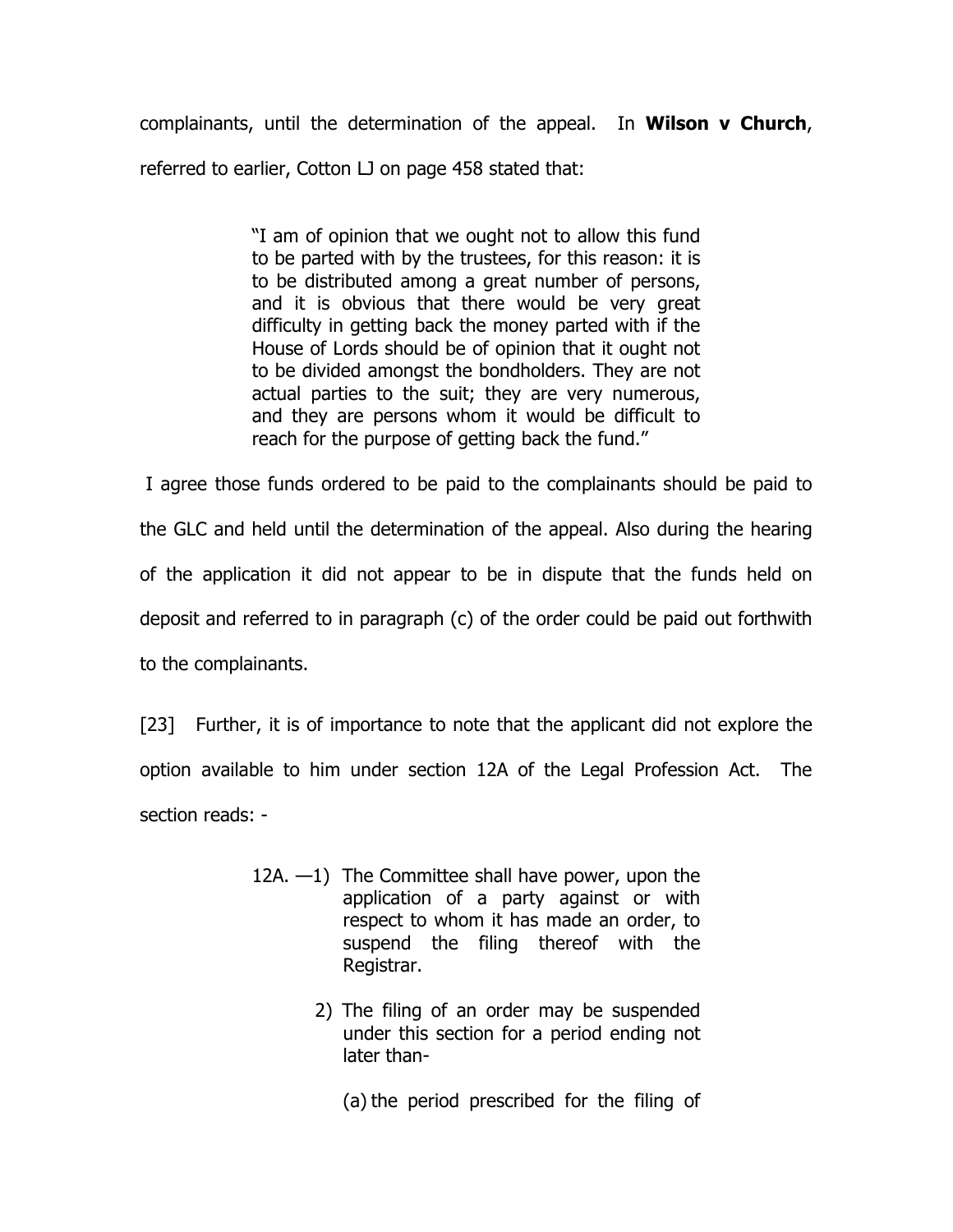an appeal against the order; or

- (b) where such an appeal is filed, the date on which the appeal is determined.
- 3) Where the filing of an order is suspended under this section, the order shall not take effect until it is filed with the Registrar and if the order is an order that an attorney be suspended from practice, the period of suspension shall be deemed to commence on the date of the filing of the order with the Registrar."

Having not made this application at the time of the delivery of the decision of the DC, the applicant would have been constrained to make this application before a single judge of appeal. Had he made the application under section 12A he may have obtained an order suspending the filing of the decision with the registrar and had an appeal already been filed the order would have been suspended until the determination of the appeal, as the order would not have taken effect until then. However, that not having been done, the applicant as indicated was required to pursue this approach if wishing to stay execution of the judgment of the DC.

[24] In the circumstances, there is nothing submitted by the applicant to show a good arguable appeal nor a risk of injustice to him, nor that he would suffer irremediable harm to warrant a stay of execution of the orders.